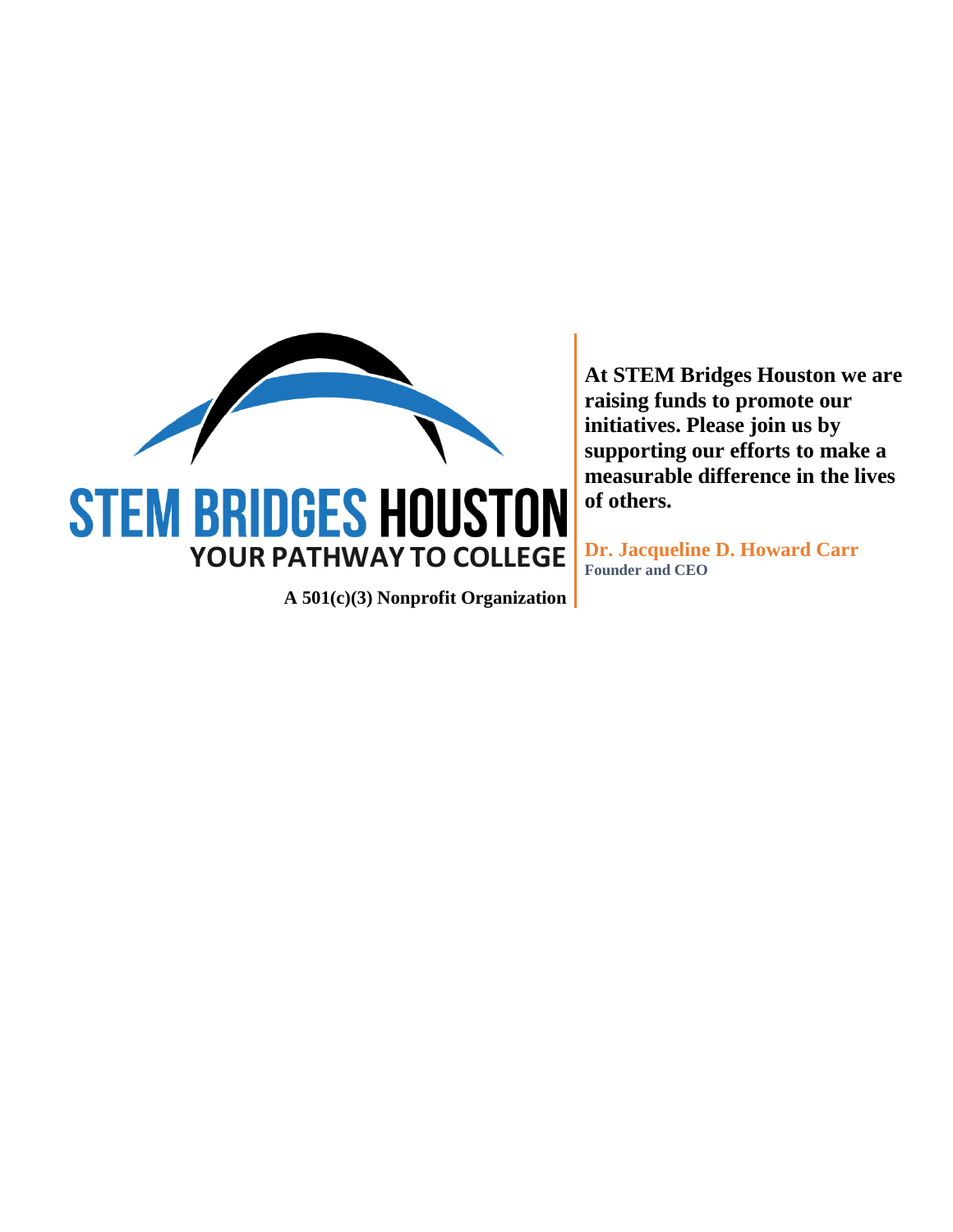# **Mission**

STEM BRIDGES Houston is a nonprofit organization. Our mission is to expand access to higher education opportunities for underserved populations in the Houston community by offering free comprehensive college planning services and fundamental academic and social opportunities.



# **Vision**

The goal is for students to excel in their precollege performance, encourage them to pursue postsecondary degrees in STEM (science, technology, engineering and math), and ultimately seek careers in STEM professions.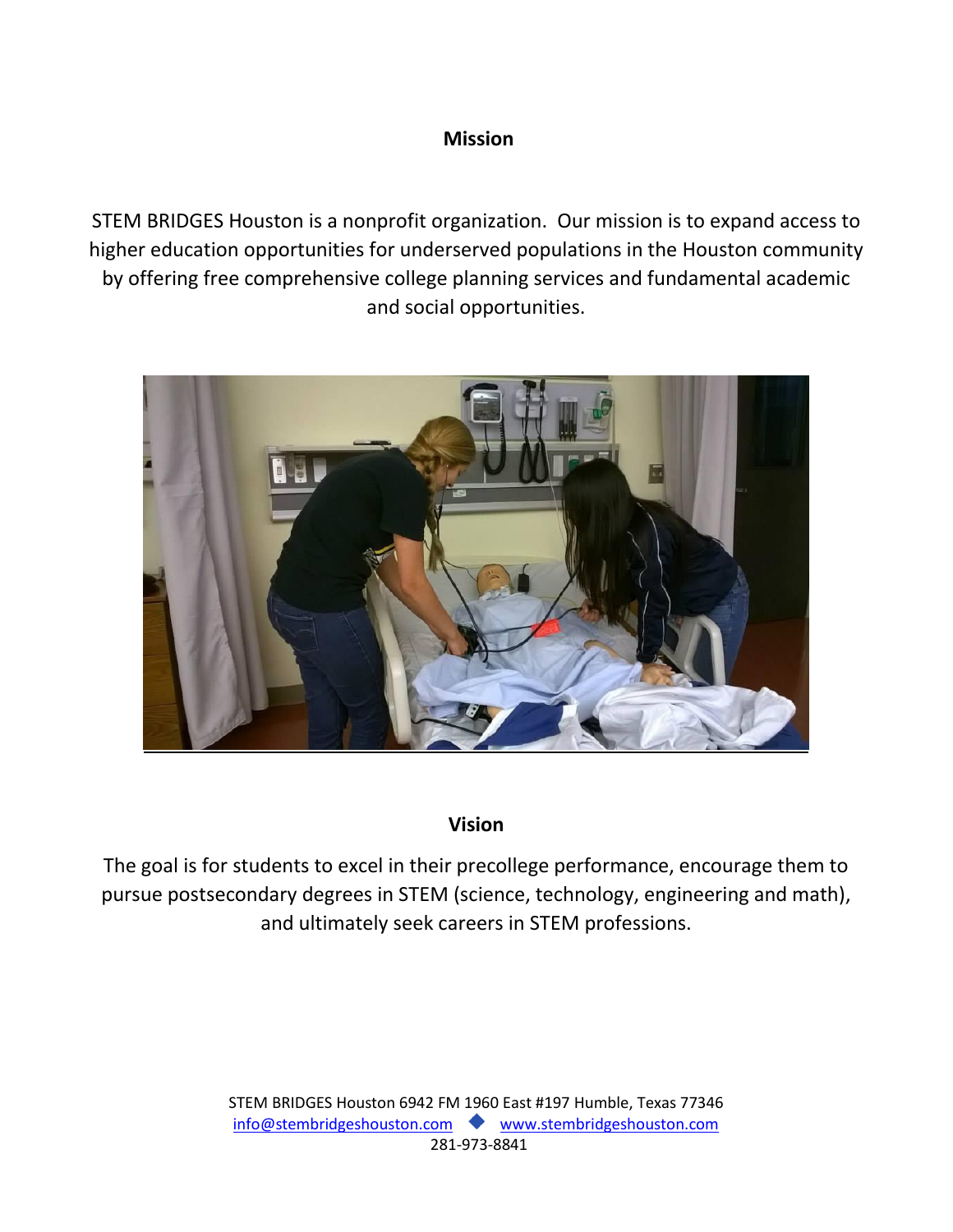## **STEM BRIDGES Houston Programs**

#### BRIDGES OUTREACH

Bridges Outreach – Will provide outreach and assist individuals from underrepresented backgrounds who have the potential to succeed in higher education. The program conducts public workshops and provides academic, career and financial counseling. The program publicizes the availability of financial aid and assists with the postsecondary application process. Education or counseling services are designed to improve the financial and economic literacy of students and parents. The goal of this program is to help students understand the importance of receiving a postsecondary education while providing the necessary tools to become college ready.

#### SCHOLARS PROGRAM

Scholars Program – Students must apply for the scholars program, which is specifically designed for a maximum of 50 students from groups that are traditionally underrepresented in postsecondary education. This program provides year-round counseling, mentoring, cultural enrichment, college tours, advisement, academic assistance and tutorials in mathematics, laboratory sciences, composition, literature, social sciences and foreign languages. Along with exposure to research projects in STEM, and student-conducted scientific research under the guidance of a faculty or graduate level mentor. During the summer, students complete intensive core grade level classes.

## STEM OUTREACH AND ENGAGEMENT

STEM Outreach and Engagement – Science, Technology, Engineering, and Mathematics (STEM) skills are required to be competitive in the global race for energy development, to create and maintain a healthy economy, and foster innovation and excellence. The program will offer opportunities focused on developing the next generation of STEM professionals. Activities and events will expose students grades 4-12 to various science, technology, engineering and math career fields.

#### MALE INITIATIVE

Male Initiative – The vision of the Male Initiative program is to equip young men with tangible skills and knowledge that develop them into role models and leaders within their homes, communities and jobs. Activities will promote young men to become men of excellent work ethic and obtain a high moral character.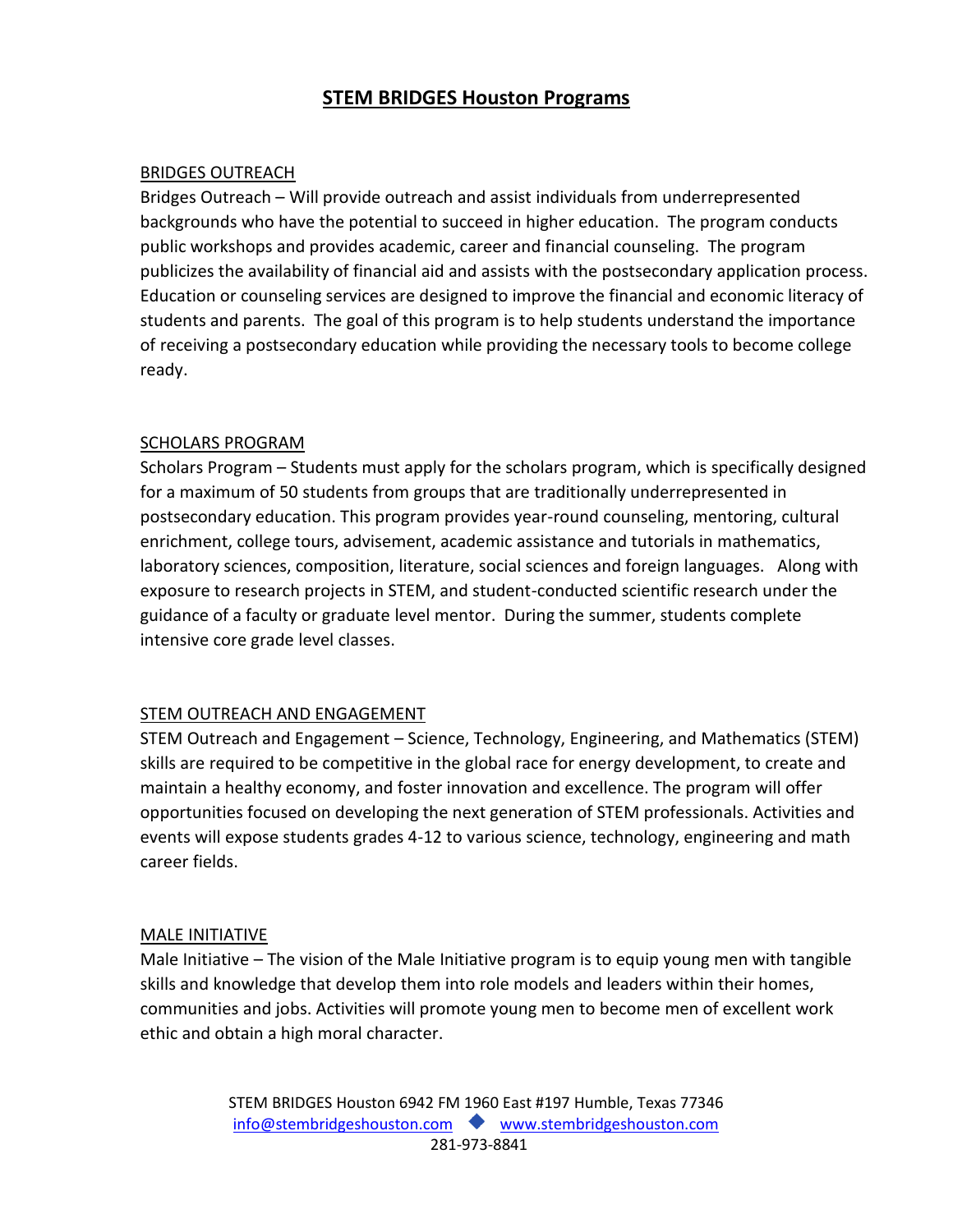## ANGELS SOARING TO HIGHER HEIGHTS

Angels Soaring to Higher Heights – Our mission is to help young girls build self-esteem, develop leadership skills, and recognize the value of community service. Our program provides the opportunity for the girls involved to not only improve themselves but to also improve the world around them. An extensive curriculum includes life skills lessons, activities, and other resources to assist high school girls in mentoring girls in grades 5-8.

## PARENT STUDENT COMPACT

Parent Student Compact – Workshops, meetings and activities for parents to prepare for the high-school to college transition. Together they create a program where the relationship between the parent and the student could be strengthened by learning together. Students and parents in the Parent Student Compact become a team, working together to develop expectations, build potential, and create a plan for the child's future that includes college.

#### ALUMNI ASSOCIATION

Provides an opportunity for former scholars to remain actively involved in the organization. The Alumni Association serves as a goodwill extension of STEM Bridges Houston and the members are available to mentor current scholars. The mission of the Alumni Association is to support the Scholars Program through the knowledge, skills, financial resources, and loyalty of its alumni.

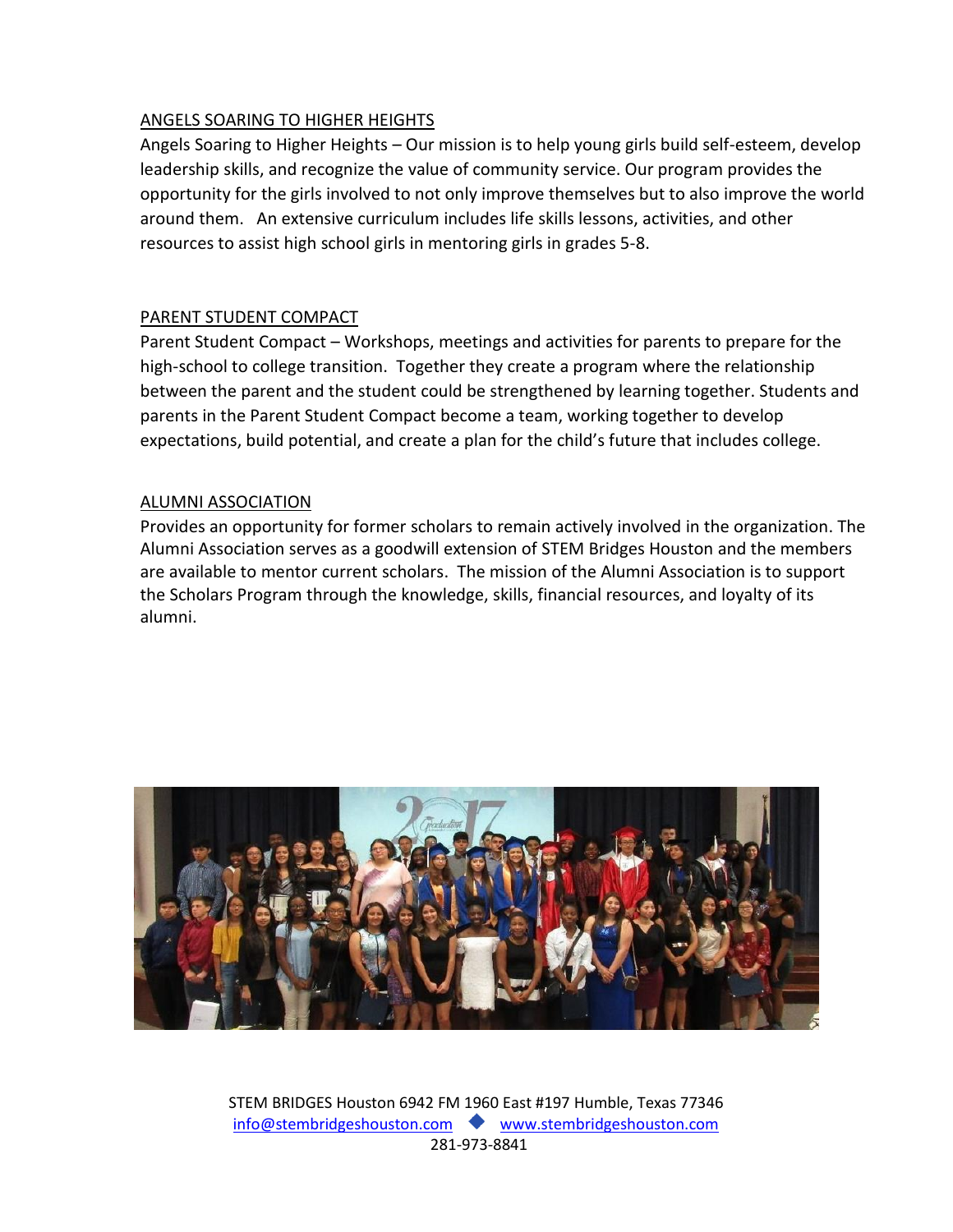| <b>ITEM</b>                                |                                      | <b>COST</b>  |
|--------------------------------------------|--------------------------------------|--------------|
| <b>Personnel Salaries and Wages</b>        |                                      | <b>TOTAL</b> |
| <b>Director</b>                            |                                      | 51,600.00    |
| <b>Total Monthly Personnel</b>             | $\frac{5}{5}$<br>$\frac{5}{5}$       | 51,600.00    |
| <b>PT Academic Advisor</b>                 |                                      | 10,336.00    |
| <b>PT Educational Planner</b>              |                                      | 9,120.00     |
| <b>PT Outreach Counselor</b>               |                                      | 7,904.00     |
| <b>PT Administrative Assistant</b>         | $\frac{1}{5}$                        | 8,400.00     |
| <b>PT Instructor - Testing Prep</b>        |                                      | 1,260.00     |
| <b>Summer Instructional Staff</b>          |                                      | 1,872.00     |
| <b>Summer Master Instructors</b>           |                                      | 4,480.00     |
| <b>Math and Science Tutors</b>             |                                      | 4,140.00     |
| <b>Total Part Time Personnel</b>           |                                      | 47,512.00    |
| <b>TOTAL PERSONNEL</b>                     | $rac{5}{5}$                          | 99,112.00    |
| <b>Benefits</b>                            |                                      | 11,868.00    |
| <b>TOTAL BENEFITS</b>                      | $\overline{\boldsymbol{\mathsf{S}}}$ | 11,868.00    |
| <b>Instructional Supplies</b>              | $rac{5}{5}$                          | 1,500.00     |
| <b>STEM Lab Supplies</b>                   |                                      | 3,000.00     |
| <b>Special Printing</b>                    |                                      | 500.00       |
| <b>Office Supplies</b>                     |                                      | 250.00       |
| <b>TOTAL SUPPLIES</b>                      | $\overline{\boldsymbol{\mathsf{S}}}$ | 5,250.00     |
| <b>Workshop Materials or Handouts</b>      | $\frac{1}{5}$                        | 500.00       |
| <b>TOTAL FOR BRIDGES OUTREACH</b>          |                                      | 500.00       |
| <b>Life Skills Female Event</b>            | $\overline{\boldsymbol{\zeta}}$      | 1,695.00     |
| <b>Life Sills Male Event</b>               | \$                                   | 702.00       |
| TOTAL FOR ANGELS SOARING & MALE INITIATIVE | \$                                   | 2,397.00     |
| <b>Transportation for Summer Trip</b>      | \$                                   | 4,500.00     |
| <b>Dorm Stay</b>                           | \$                                   | 9,000.00     |
| <b>Activities/Fees</b>                     | \$                                   | 1,250.00     |
| <b>Meals</b>                               | \$                                   | 4,200.00     |
| <b>TOTAL SUMMER COLLEGE TOUR TRIP</b>      | $\overline{\boldsymbol{\mathsf{S}}}$ | 18,950.00    |
| <b>Saturday Session Meals</b>              |                                      | 1,200.00     |
| <b>College Tour and Field Trips</b>        | $rac{5}{5}$                          | 6,960.00     |
| <b>TOTAL FOR SCHOLARS PROGRAM</b>          | $\overline{\mathsf{S}}$              | 8,160.00     |
| <b>Required Insurance</b>                  |                                      | 720.00       |
| <b>Facilities Rental</b>                   | $\frac{S}{S}$                        | 12,000.00    |
| <b>TOTAL CONTRACTUAL SERVICES</b>          |                                      | 12,720.00    |
| <b>TOTAL BUDGET</b>                        | $\boldsymbol{\mathsf{S}}$            | 158,957.00   |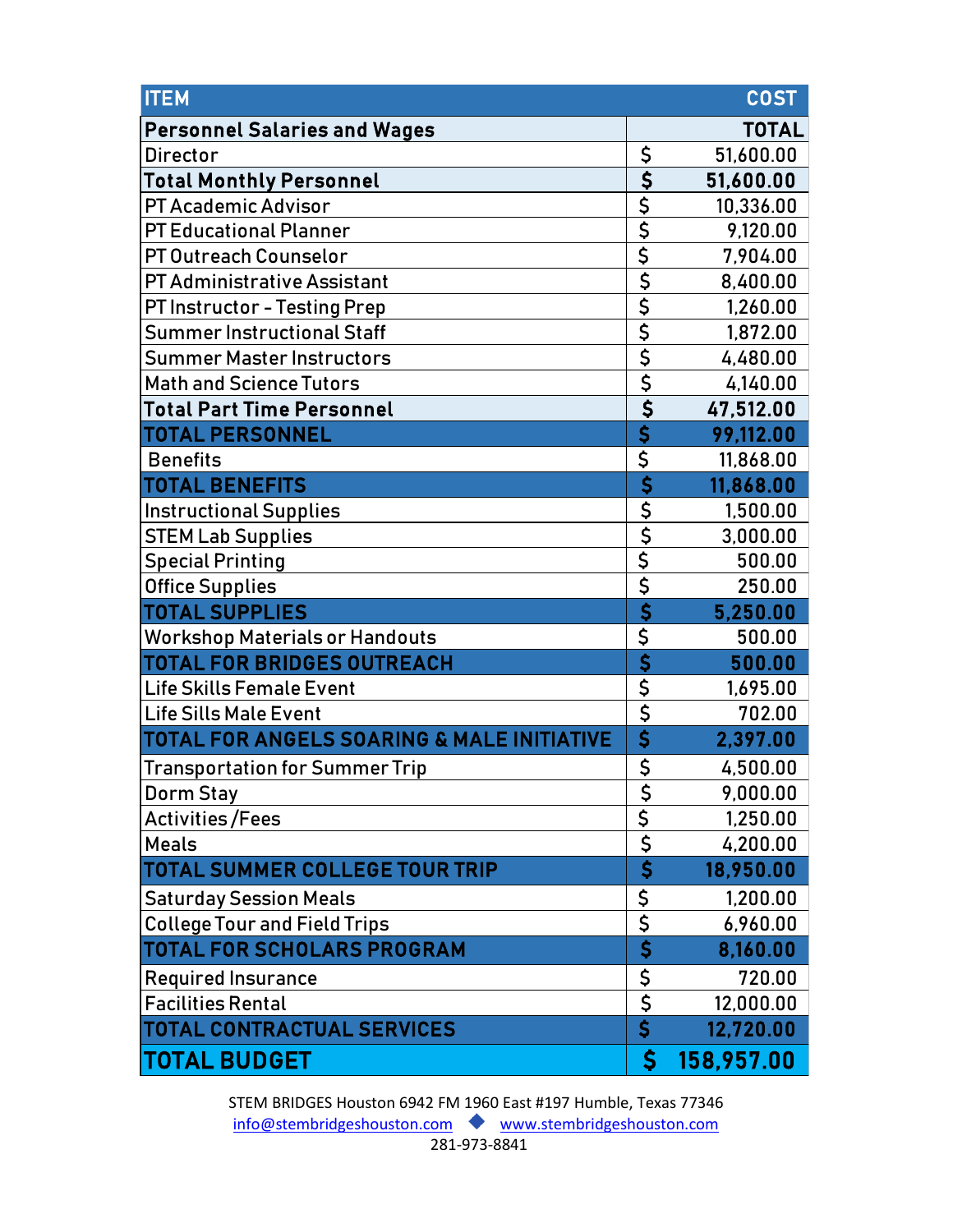|  |  | NEED FOR THE ORGANIZATION - Success in Previous Programs Directed by Dr. Howard Carr |  |
|--|--|--------------------------------------------------------------------------------------|--|
|--|--|--------------------------------------------------------------------------------------|--|

| <b>COHORT</b>                                                                                                                     | <b>COHORT</b><br>TOTAL | <b>GRADUATED</b><br><b>FROM HIGH</b><br><b>SCHOOL</b> | BEGAN COLLEGE<br><b>FALL SEMESTER</b><br><b>AFTER HS GRAD</b> | <b>RECEIVED</b><br><b>SCHOLARSHIPS</b> | <b>GRADUATED</b><br><b>COLLEGE</b><br>WITH STEM<br><b>DEGREE</b> | <b>STILL</b><br><b>ENROLLED</b><br>IN<br><b>COLLEGE</b> |
|-----------------------------------------------------------------------------------------------------------------------------------|------------------------|-------------------------------------------------------|---------------------------------------------------------------|----------------------------------------|------------------------------------------------------------------|---------------------------------------------------------|
| Class of 2010                                                                                                                     | 2                      | 2                                                     | 2                                                             | 1                                      | 1                                                                | 0                                                       |
| Class of 2011                                                                                                                     | 48                     | 48                                                    | 46                                                            | 39                                     | 31                                                               | 4                                                       |
| Class of 2012                                                                                                                     | 1                      | 1                                                     | 1                                                             | 1                                      | 1                                                                | 0                                                       |
| Class of 2013                                                                                                                     | 11                     | 11                                                    | 11                                                            | 7                                      | 7                                                                | з                                                       |
| Class of 2014                                                                                                                     | 11                     | 11                                                    | 10                                                            | 7                                      | 2                                                                | 5                                                       |
| Class of 2015                                                                                                                     | 25                     | 25                                                    | 22                                                            | 19                                     | 2                                                                | 16                                                      |
| Class of 2016                                                                                                                     | 20                     | 20                                                    | 19                                                            | 12                                     | 4                                                                | 14                                                      |
| Class of 2017                                                                                                                     | 11                     | 11                                                    | 10                                                            | 7                                      | 2                                                                | 8                                                       |
| <b>TOTALS</b>                                                                                                                     | 129                    | 129                                                   | 121                                                           | 93                                     | 50                                                               | 50                                                      |
|                                                                                                                                   |                        | 100%                                                  | 94%                                                           | 72%                                    | 67%                                                              |                                                         |
| TOTAL STUDENTS THAT GRADUATED HIGH SCHOOL WITH A 2 YEAR ASSOCIATES DEGREE                                                         |                        |                                                       |                                                               | 10                                     |                                                                  |                                                         |
| TOTAL STUDENTS THAT HAKE TAKE A DUAL CREDIT CLASS                                                                                 |                        |                                                       |                                                               | 74                                     |                                                                  |                                                         |
| GRADUATING SENIORS THAT RECEIVED SCHOLARSHIPS TO HELP FUND THEIR POST-<br><b>SECONDARY EDUCATION</b>                              |                        |                                                       |                                                               | 72%                                    |                                                                  |                                                         |
| TOTAL STUDENTS THAT HAVE GRADUATED OR ON TRACK TO GRADAUTE WITH POST-<br>SECONDARY DEGREE IN 6 YEARS AFTER HIGH SCHOOL GRADAUTION |                        |                                                       |                                                               | 80%                                    |                                                                  |                                                         |

#### **State Funding in Our Schools:**

Texas reduced the state allocation of school districts by more than 5 billion dollars during the recession, but only a meager increase in funding followed the recovery. This has created a serious problem in science classes. Students have much less access to equipment and teachers. The result has been a higher ratio of students to teachers. According to a state publication published in March 18, 2015, Texas ranked 38<sup>th</sup> in the nation in educational operations costs despite a surge in property tax revenue occurring in the recovering economy. The per student expenditure rate falls \$1,896 below the state average and \$4,586 below the national average per student expenditure.

#### **Dropout Rates**:

The dropout rates for the schools are very high. The National Center for Education Statistics, 2015, reported the dropout rate for the nation as 7%. The total Harris county schools' dropout rate is 11.6% above the U.S. average at 18.6%.

#### **Student to Counselor**:

As the population growth in Houston continues to rise, so does school enrollment. The American Counseling Association recommended a ratio of 250:1 student to counselor in 2011. Since Texas does not track activity of counselors in schools, they were a natural target for the budget cuts during the recession. Target school levels of 418:1 students to counselors makes it challenging for guidance counselors to spend the requisite time to provide thoughtful input and answer questions, while continuing to guide students to enroll in college and complete a program of study.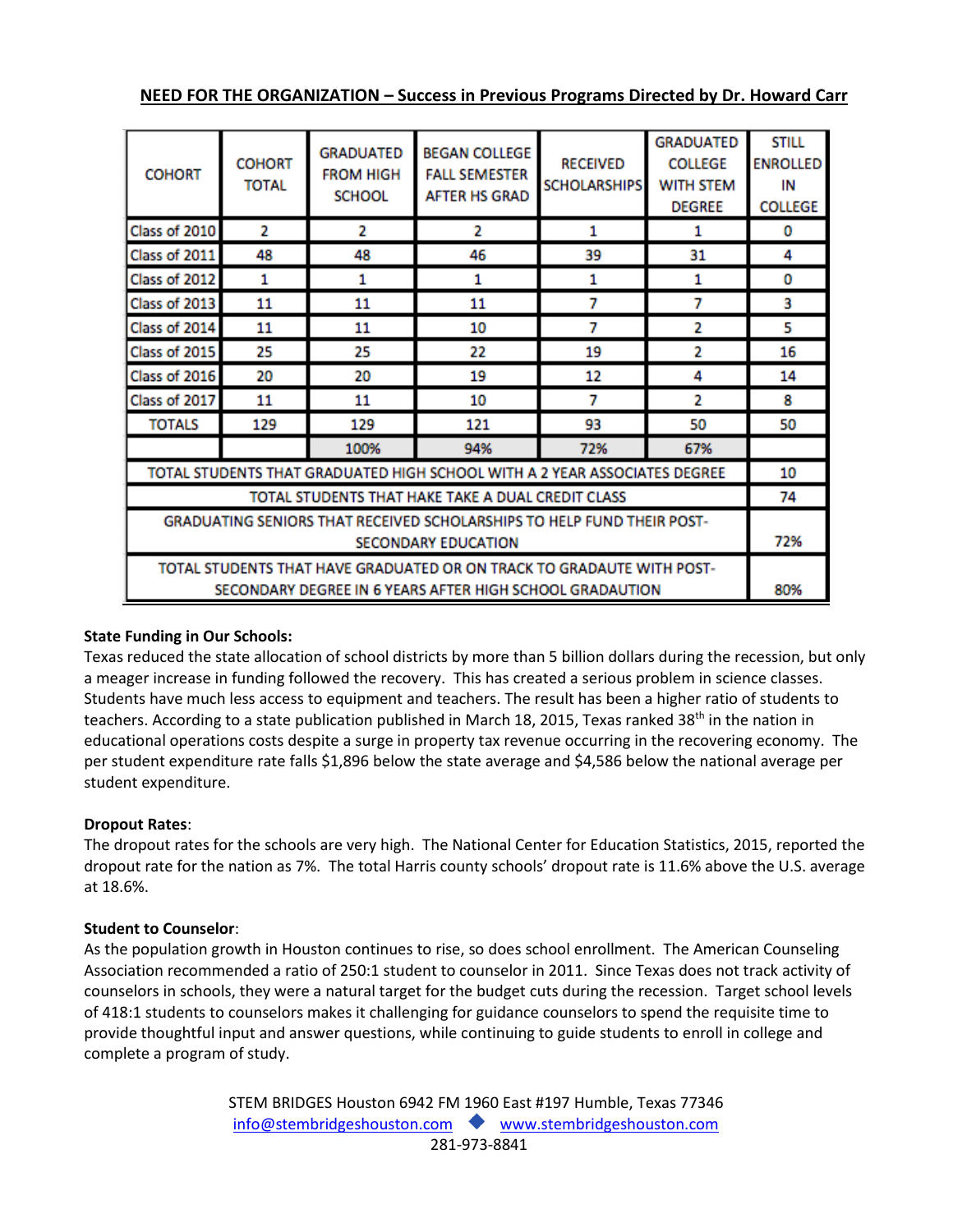## **STEM BRIDGES HOUSTON – TIMELINE FOR PROGRAMS**

| <b>Activity</b>                                                 |
|-----------------------------------------------------------------|
| <b>Ongoing Throughout the Year</b>                              |
| <b>College Preparation Workshops</b>                            |
| <b>STEM Classes and Activities</b>                              |
| <b>Tutorial Sessions</b>                                        |
| <b>Testing Preparation Classes</b>                              |
| <b>STEM Competitions and Presentations</b>                      |
| Alumni Mentorship Program                                       |
| Monthly Assessments and Individual Performance Review           |
| Field trips, College Visits                                     |
| Scholarship Essay and Application and Review                    |
| Parents Involvement and Workshops                               |
| <b>October</b>                                                  |
| Parent and Student College Admissions Workshops                 |
| Parent and Student Federal Financial Aid Application Completion |
| <b>Financial Literacy Workshop</b>                              |
| Hispanic Heritage Month Event                                   |
| <b>November</b>                                                 |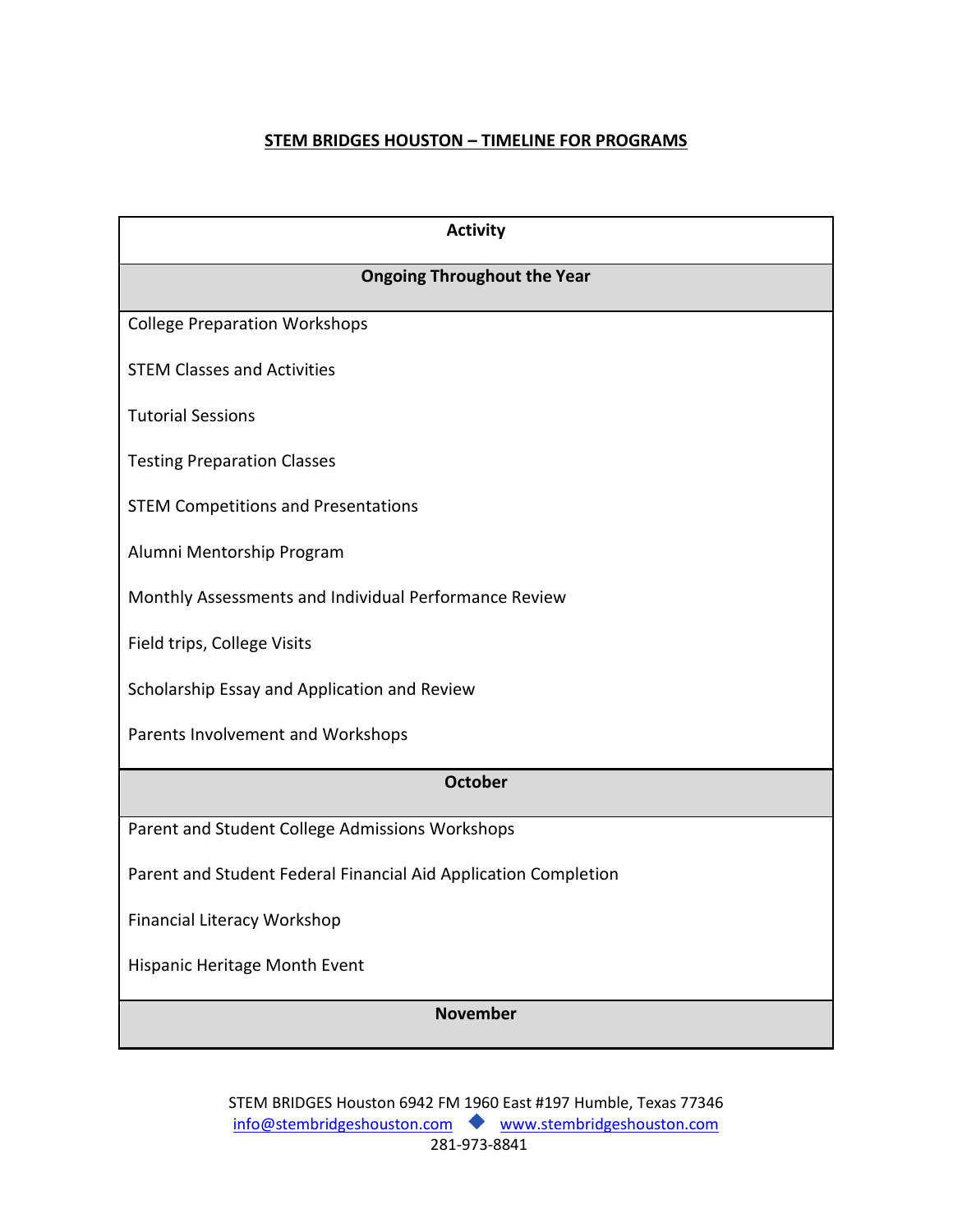| Civic Engagement and Community Service                                      |
|-----------------------------------------------------------------------------|
| Parent and Student College Admissions Workshops                             |
| Annual Non-Profit Board Meeting                                             |
| <b>December</b>                                                             |
| <b>Cultural Diversity Alumni and Family Potluck</b>                         |
| Alumni Mentorship Event                                                     |
| Parent and Student College Admissions Workshops                             |
| January                                                                     |
| Semester Honor Roll Event                                                   |
| Semester Review of Individual Plan of Study                                 |
| <b>February</b>                                                             |
| Science and Engineering Fair of Houston                                     |
| <b>March</b>                                                                |
| Dual Credit and Early College Information Session and Enrollment            |
| Male Initiative and Angeles Soaring to Higher Heights Leadership Conference |
| <b>Engineer Career Day</b>                                                  |
| <b>April</b>                                                                |
| <b>Health Professions Career Day</b>                                        |
| <b>Finals Prep Workshops</b>                                                |
| National College Signing Day Event                                          |
|                                                                             |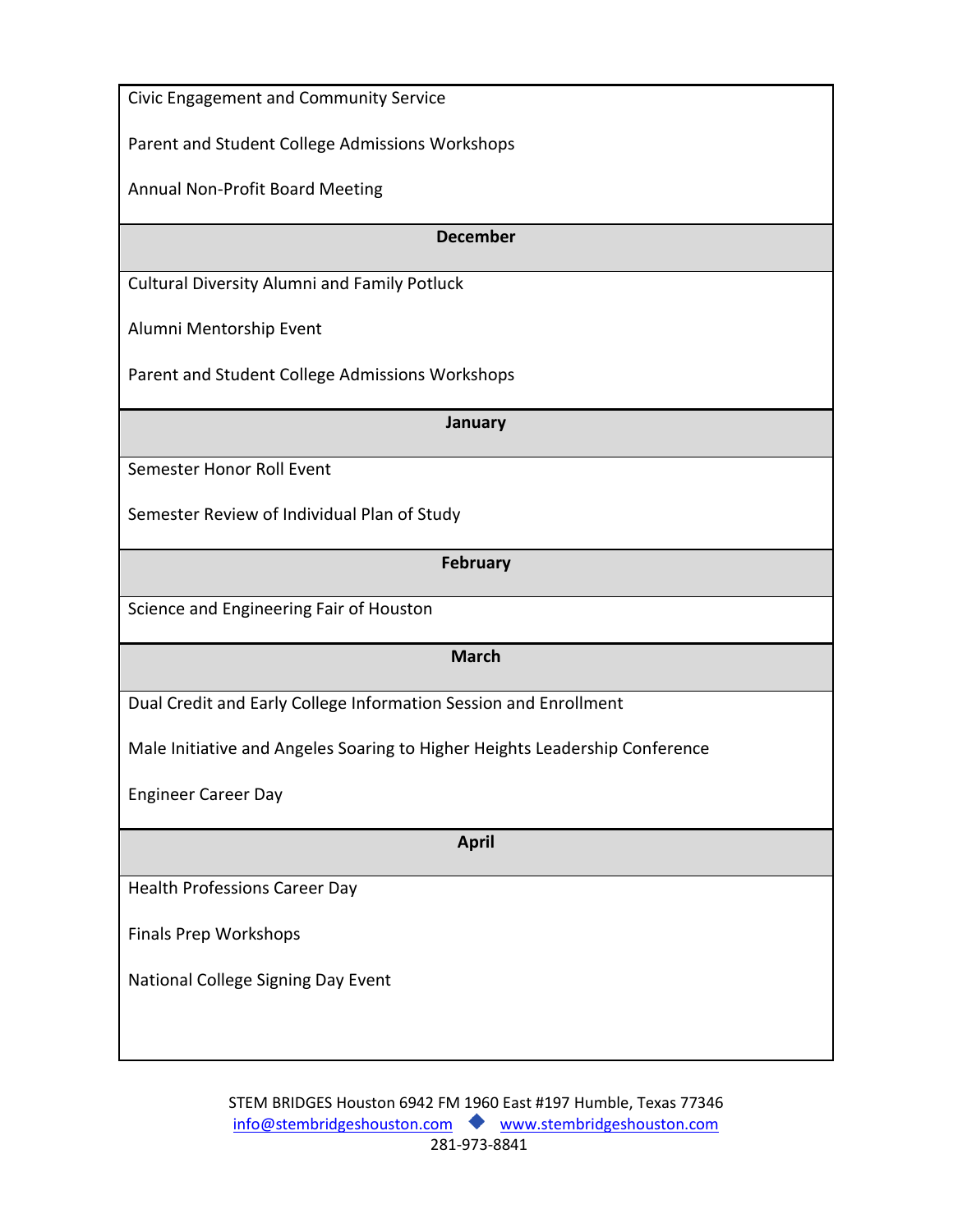| <b>May</b>                                                           |
|----------------------------------------------------------------------|
| STEM BRIDGES Houston Scholars Program Graduation and Awards Ceremony |
| <b>Student and Parent Annual Review</b>                              |
| June                                                                 |
| Summer Internships                                                   |
| Summer Heads Up Scholars Program                                     |
| July                                                                 |
| <b>College Tour Trip</b>                                             |
| Senior Trip                                                          |